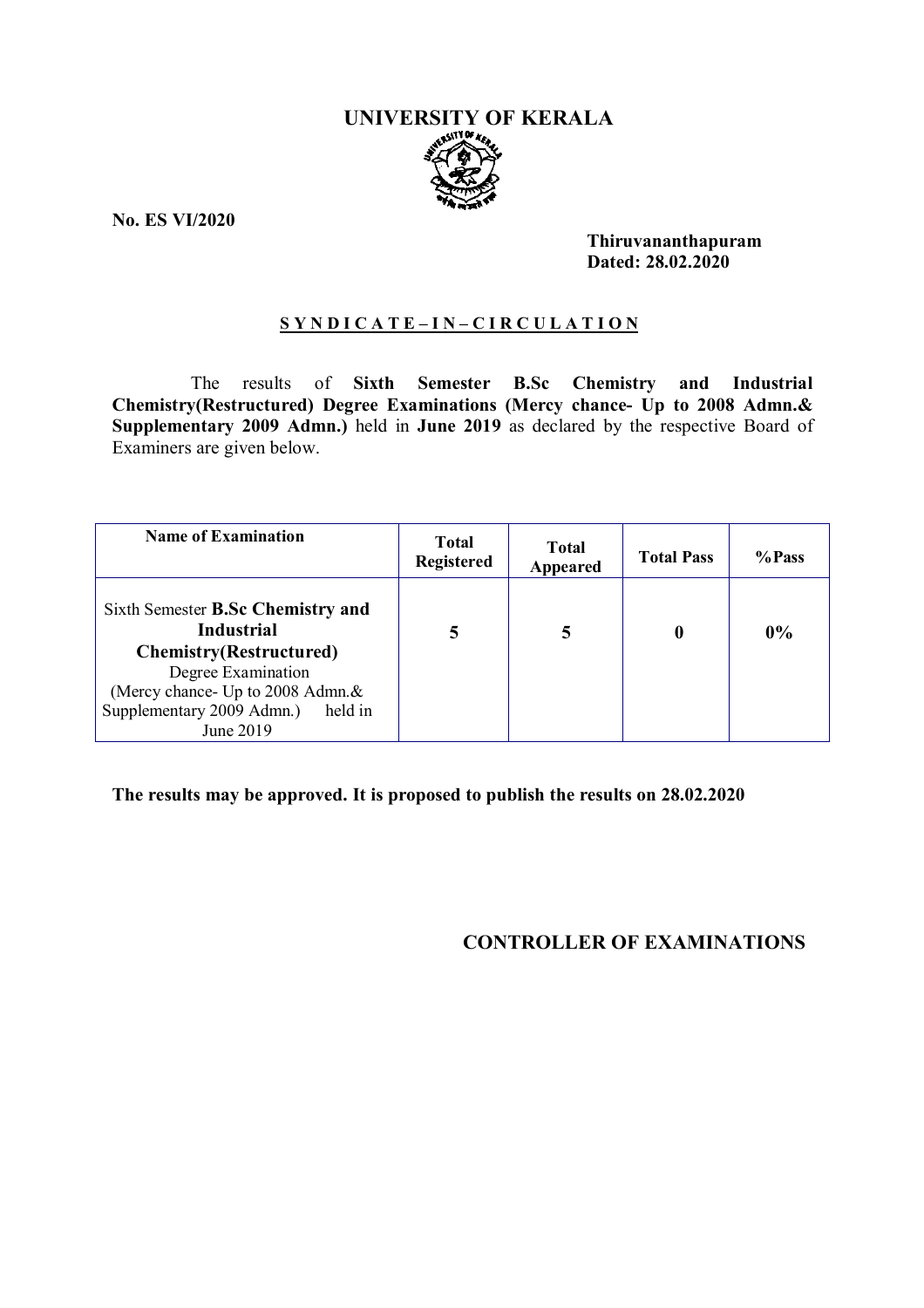**No. ES VI/2020**

**Not to be published before: 28.02.2020**

#### **UNIVERSITY OF KERALA**

#### **NOTIFICATION**

#### **SIXTH SEMESTER B.SC CHEMISTRY AND INDUSTRIAL (RESTRUCTURED) DEGREE EXAMINATIONS (MERCY CHANCE- UP TO 2008 ADMN. SUPPLEMENTARY -2009 ADMN) HELD IN JUNE 2019**

 The following is the result of the Sixth Semester B.Sc Chemistry and Industrial Chemistry(Restructured) Degree Examinations (Mercy chance- Up to 2008 Admn. Supplementary 2009 Admn.) held in June 2019 by the Board of Examiners. The Candidates who wish to get their answer books revalued/scrutinized should send their application in the prescribed form along with required fees so as to reach the Controller of Examinations, University of Kerala on or before **10.03.2020**. Mark lists will not be issued to the candidates who have not remitted the C.V Camp fee of **Rs 200**/-(**Rupees Two Hundred** only)

 **Sd/- CONTROLLER OF EXAMINATIONS**

University Buildings, Thiruvananthapuram, Dated: 28/2/2020